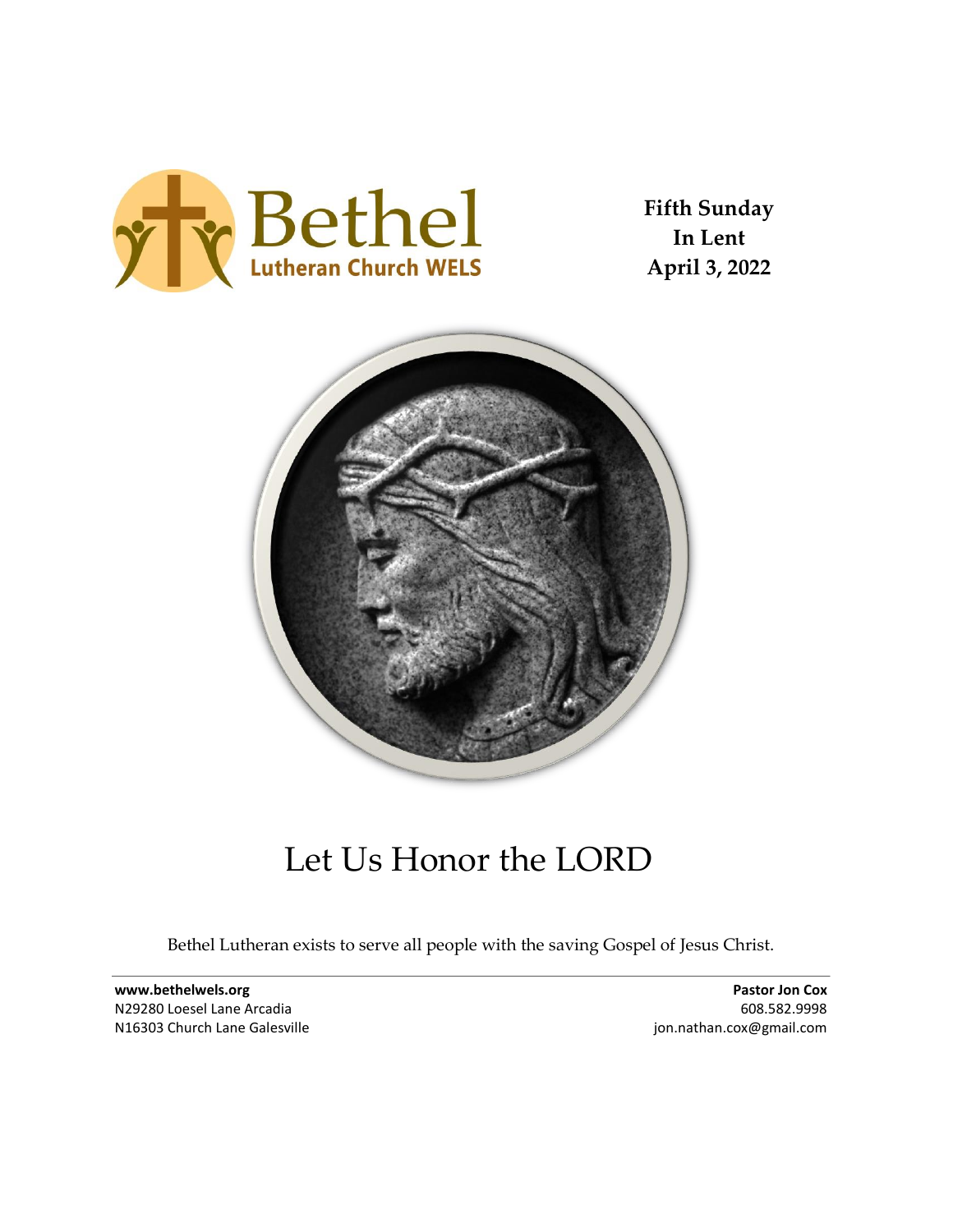| <b>Opening Hymn</b>            | 355                                  | Take the World, but Give Me Jesus |
|--------------------------------|--------------------------------------|-----------------------------------|
|                                | 1 Take the world, but give me Jesus! |                                   |
| All its joys are but a name.   |                                      |                                   |
| But his love abides forever,   |                                      |                                   |
|                                | Through eternal years the same.      |                                   |
| Refrain:                       |                                      |                                   |
|                                | Oh, the height and depth of mercy;   |                                   |
|                                | Oh, the length and breadth of love!  |                                   |
|                                | Oh, the fullness of redemption,      |                                   |
|                                | Pledge of endless life above!        |                                   |
|                                | 2 Take the world, but give me Jesus, |                                   |
|                                | Sweetest comfort of my soul.         |                                   |
|                                | With the Savior watching o'er me,    |                                   |
|                                | I can sing, though thunders roll.    | Refrain                           |
|                                | 3 Take the world, but give me Jesus! |                                   |
| In his cross my trust shall be |                                      |                                   |
|                                | Till with clearer, brighter vision   |                                   |

#### **Invocation**

**P: I**n the name of the Father and of the Son and of the Holy Spirit. **C:** (spoken) **Amen.**

Face to face my Lord I see. **Refrain** 

#### **Confession and Absolution**

**P:** Beloved in the Lord, let us draw near with a true heart and confess our sins to God our Father, asking him in the name of our Lord Jesus Christ, to grant us forgiveness.

**C: Holy and merciful Father, I confess that I am by nature sinful and that I have disobeyed you in my thoughts, words, and actions. I have done what is evil and failed to do what is good. For this I deserve your punishment both now and in eternity. But I am truly sorry for my sins, and trusting in my Savior Jesus Christ, I pray: Lord, have mercy on me a sinner.** 

**P:** God, our heavenly Father, has been merciful to us and has given his only Son to be the atoning sacrifice for our sins. Therefore, as a called servant of Christ and by his authority, I forgive you all your sins in the name of the Father and of the Son + and of the Holy Spirit.

**C:** (spoken) **Amen.**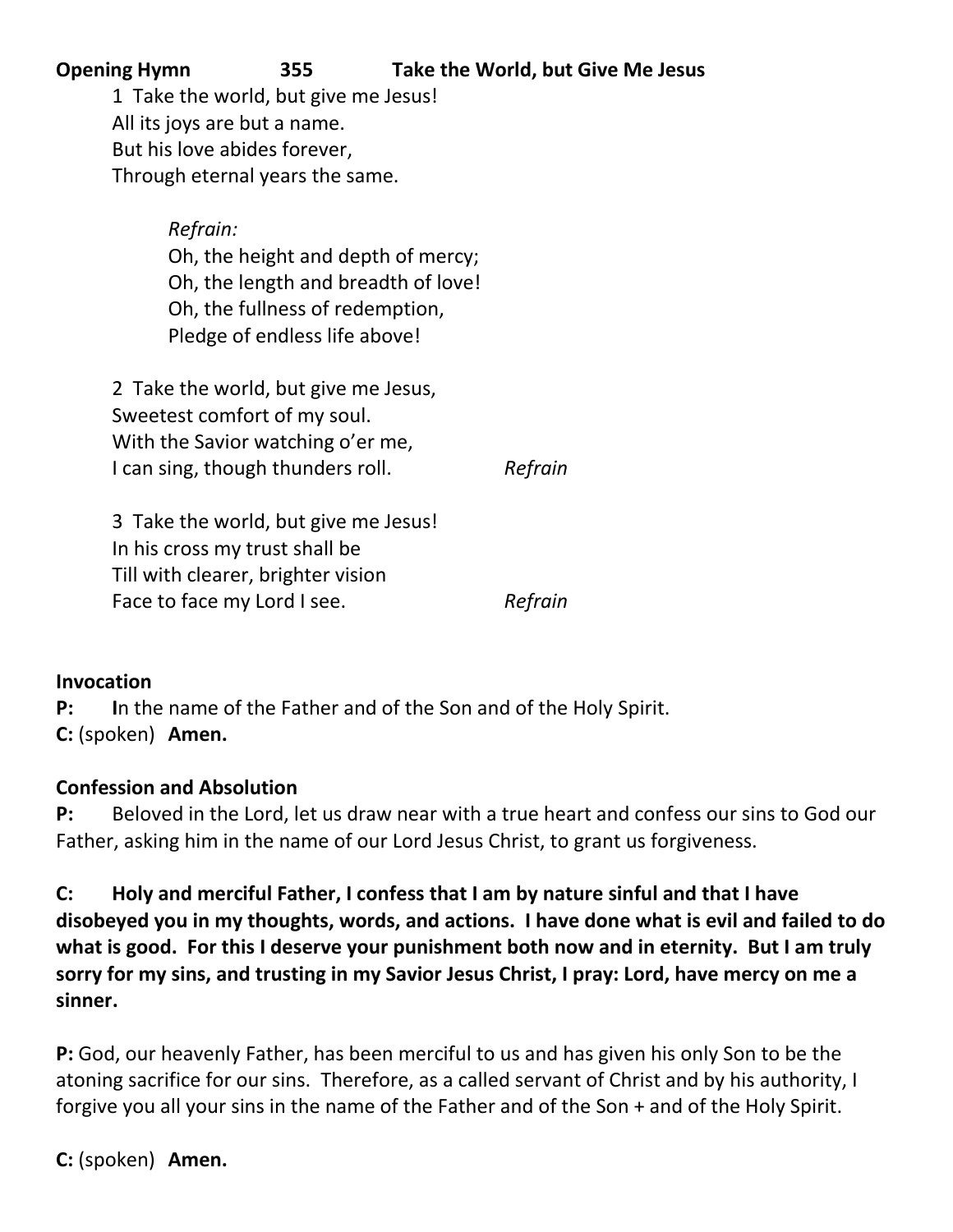### **Prayer of the Day**

Eternal God and Father, we thank you for the forgiveness of sins earned by the holiness of your Son, Jesus Christ. Help us to trust him, who obeyed your will and bore the cross for our salvation, that through his death we may receive eternal life. We pray in the name of him who lives and reigns with you and the Holy Spirit, one God, now and forever. **C:** (spoken) **Amen.**

#### **First Lesson Isaiah 43: 16-21**

This is what the Lord says—

he who made a way through the sea, a path through the mighty waters, who drew out the chariots and horses, the army and reinforcements together, and they lay there, never to rise again, extinguished, snuffed out like a wick:

"Forget the former things; do not dwell on the past. See, I am doing a new thing!

 Now it springs up; do you not perceive it? I am making a way in the wilderness and streams in the wasteland. The wild animals honor me, the jackals and the owls, because I provide water in the wilderness and streams in the wasteland,

to give drink to my people, my chosen, the people I formed for myself that they may proclaim my praise.

#### **Hymn 368 O Savior, Precious Savior**

O Savior, precious Savior, Whom, yet unseen, we love, O name of might and favor, All other names above, We worship thee; we bless thee; To thee, O Christ, we sing; We praise thee and confess thee, Our holy Lord and King.

Oh, grant the consummation Of this our song above In endless adoration And everlasting love! Then shall we praise and bless thee Where perfect praises ring And evermore confess thee, Our Savior and our King.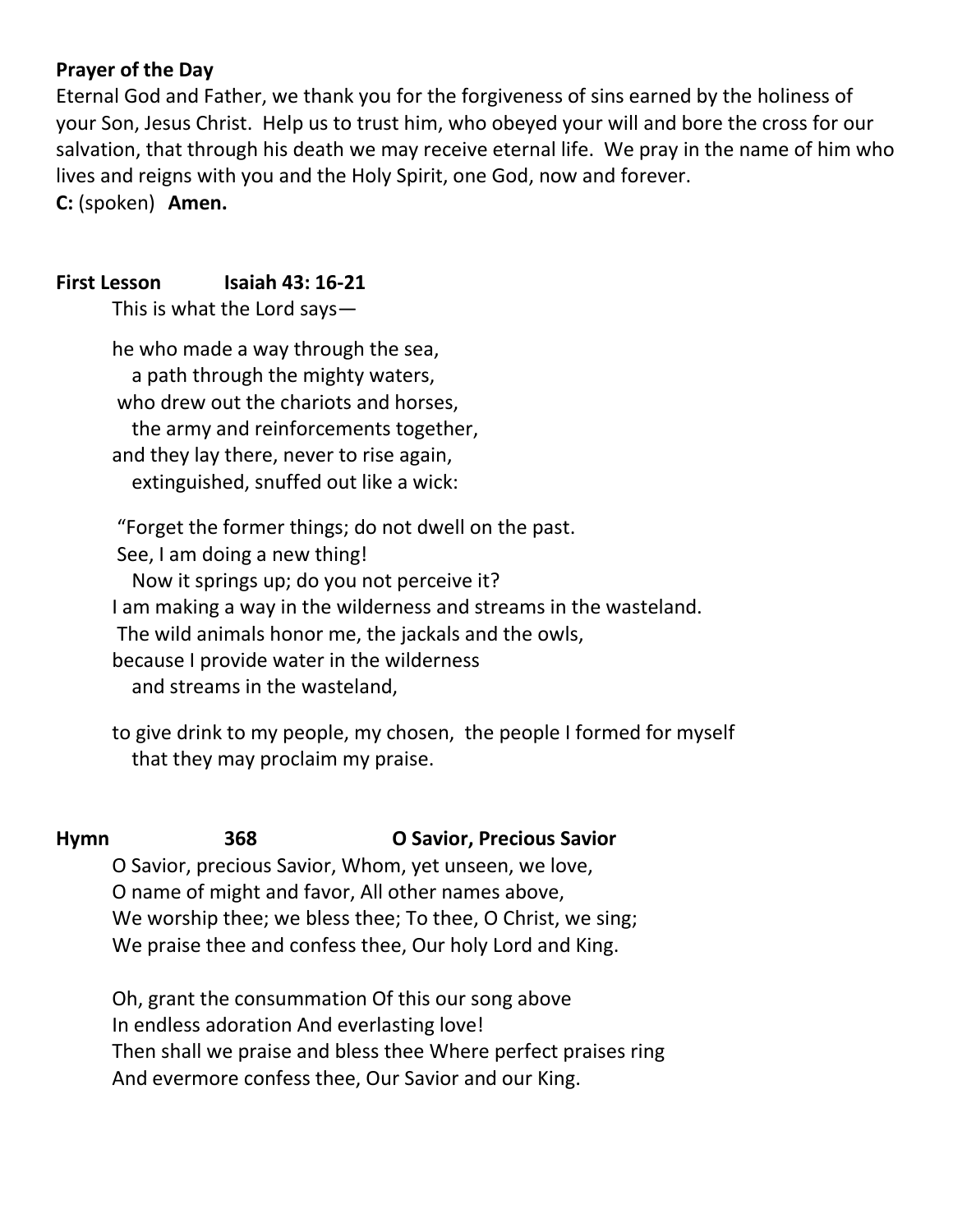## **Second Lesson Philippians 3: 10-14**

I want to know Christ—yes, to know the power of his resurrection and participation in his sufferings, becoming like him in his death, 11 and so, somehow, attaining to the resurrection from the dead.

12 Not that I have already obtained all this, or have already arrived at my goal, but I press on to take hold of that for which Christ Jesus took hold of me. 13 Brothers and sisters, I do not consider myself yet to have taken hold of it. But one thing I do: Forgetting what is behind and straining toward what is ahead, 14 I press on toward the goal to win the prize for which God has called me heavenward in Christ Jesus.

## **Hymn 290 One Thing's Needful**

One thing's needful; Lord, this treasure Teach me highly to regard. All else, though it first give pleasure, Is a yoke that presses hard. Beneath it the heart is still fretting and striving, No true, lasting happiness ever deriving. This one thing is needful; all others are vain-I count all but loss that I Christ may obtain.

Wisdom's highest, noblest treasure, Jesus, can be found in you. Let me find in you my pleasure; Make my will and actions true, Humility there and simplicity reigning, In paths of true wisdom my steps ever training. If I learn from Jesus this knowledge divine, The blessing of heavenly wisdom is mine.

## **Gospel Lesson Luke 20: 9-19**

He went on to tell the people this parable: "A man planted a vineyard, rented it to some farmers and went away for a long time. 10 At harvest time he sent a servant to the tenants so they would give him some of the fruit of the vineyard. But the tenants beat him and sent him away empty-handed. 11 He sent another servant, but that one also they beat and treated shamefully and sent away empty-handed. 12 He sent still a third, and they wounded him and threw him out.

13 "Then the owner of the vineyard said, 'What shall I do? I will send my son, whom I love; perhaps they will respect him.'

14 "But when the tenants saw him, they talked the matter over. 'This is the heir,' they said. 'Let's kill him, and the inheritance will be ours.' 15 So they threw him out of the vineyard and killed him.

"What then will the owner of the vineyard do to them? 16 He will come and kill those tenants and give the vineyard to others."

When the people heard this, they said, "God forbid!"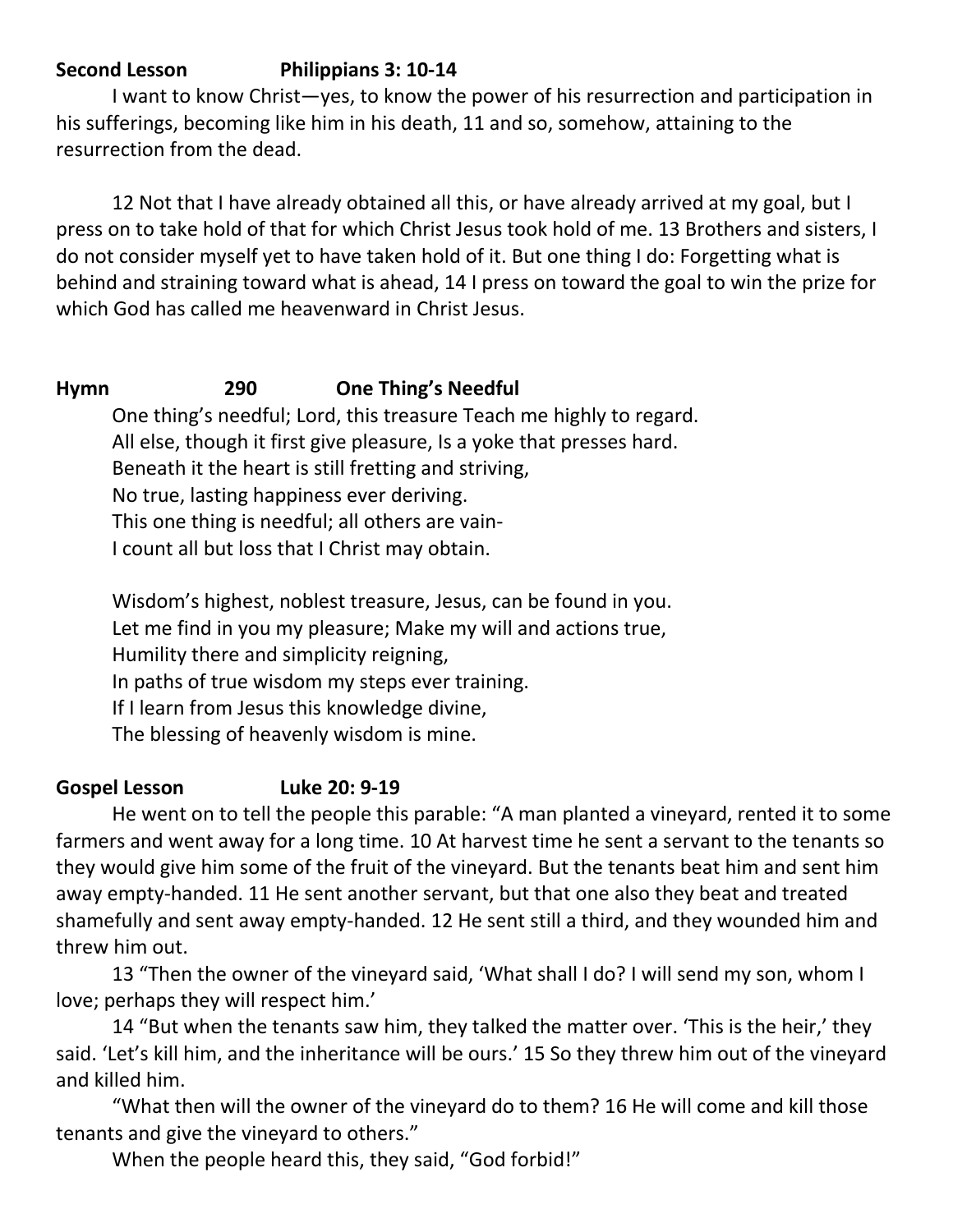17 Jesus looked directly at them and asked, "Then what is the meaning of that which is written:

"'The stone the builders rejected

has become the cornerstone'?

18 Everyone who falls on that stone will be broken to pieces; anyone on whom it falls will be crushed."

19 The teachers of the law and the chief priests looked for a way to arrest him immediately, because they knew he had spoken this parable against them. But they were afraid of the people.

**Hymn 270 We All Believe in One True God** 1 We all believe in one true God, Father, Son, and Holy Ghost, Ever-present help in need, Praised by all the heav'nly host,

By whose mighty pow'r alone All is made and wrought and done.

2 We all believe in Jesus Christ, Son of God and Mary's Son, Who descended from his throne And for us salvation won, By whose cross and death are we Rescued from all misery.

3 We all confess the Holy Ghost, Who from both fore'er proceeds, Who upholds and comforts us In all trials, fears, and needs. Blessed, holy Trinity, Hear our praise eternally!

#### **Sermon Theme: Pastor Jon Cox**

# **Who Are God's Tenants Today?**

Chosen Ones Forgiven Ones Faithful Ones

## **Prayer of the Church**

## **The Lord's Prayer**

Our Father, who art in heaven, hallowed be thy name, thy kingdom come, thy will be done on earth as it is in heaven. Give us this day our daily bread; and forgive us our trespasses, as we forgive those who trespass against us; and lead us not into temptation, but deliver us from evil. For thine is the kingdom and the power and the glory forever and ever. Amen.